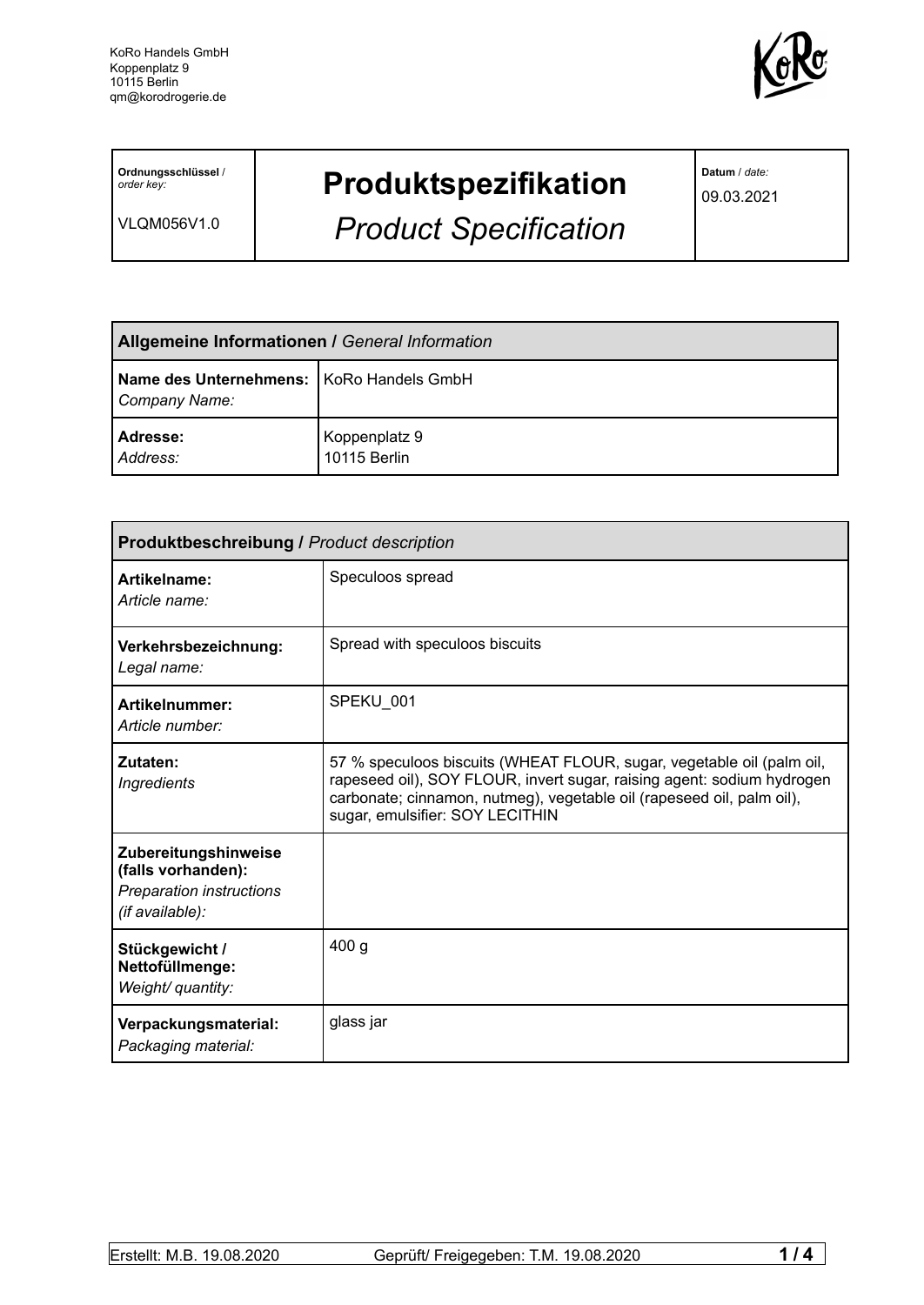

| <b>Produktbeschreibung / Product description</b>               |                                                                                                                                                                                                                                                                                             |  |
|----------------------------------------------------------------|---------------------------------------------------------------------------------------------------------------------------------------------------------------------------------------------------------------------------------------------------------------------------------------------|--|
| <b>Besondere</b><br>Eigenschaften:<br>Special characteristics: | □ bio /organic (Öko-Kontrollstelle / organic control body: _______)<br>$\Box$ fairtrade / fairtrade<br>x vegan / vegan<br>x vegetarisch / vegetarian<br>$\Box$ glutenfrei / glutenfree<br>$\Box$ laktosefrei / lactose-free<br>koscher / kosher<br>$\Box$ halal / halal<br>andere / others: |  |

| Sensorische Beschreibung / Sensorical description |                 |  |
|---------------------------------------------------|-----------------|--|
| Aussehen / Farbe:<br>Appearance / Colour:         | <b>Brownish</b> |  |
| Geschmack:<br>Flavour:                            | Sweet           |  |
| Geruch:<br>Odour:                                 | Like speculoos  |  |
| Konsistenz:<br>Texture:                           | Creamy          |  |

| Nährwertangaben pro 100 g / Nutritional information per 100 g  |            |           |
|----------------------------------------------------------------|------------|-----------|
| Energie: I Energy value:                                       | 2550 / 510 | kJ / kcal |
| Fett: / Fat:                                                   | 42         | g         |
| Davon gesättigte Fettsäuren: I of which saturated fatty acids: | 11         | g         |
| Kohlenhydrate: I Carbohydrates:                                | 52         | g         |
| Davon Zucker: I Of which sugar:                                | 32         | g         |
| Ballaststoffe: / Fibre:                                        | 1,4        | g         |
| Eiweiß: / Protein:                                             | 3,4        | g         |
| Salz: / Salt:                                                  | 0,48       | g         |
| sonstige Angaben: / other values:                              |            | $%$ NRV*  |
|                                                                |            |           |

*\*Nutritional Reference Value according to regulation (EU) Nr. 1169/2011/*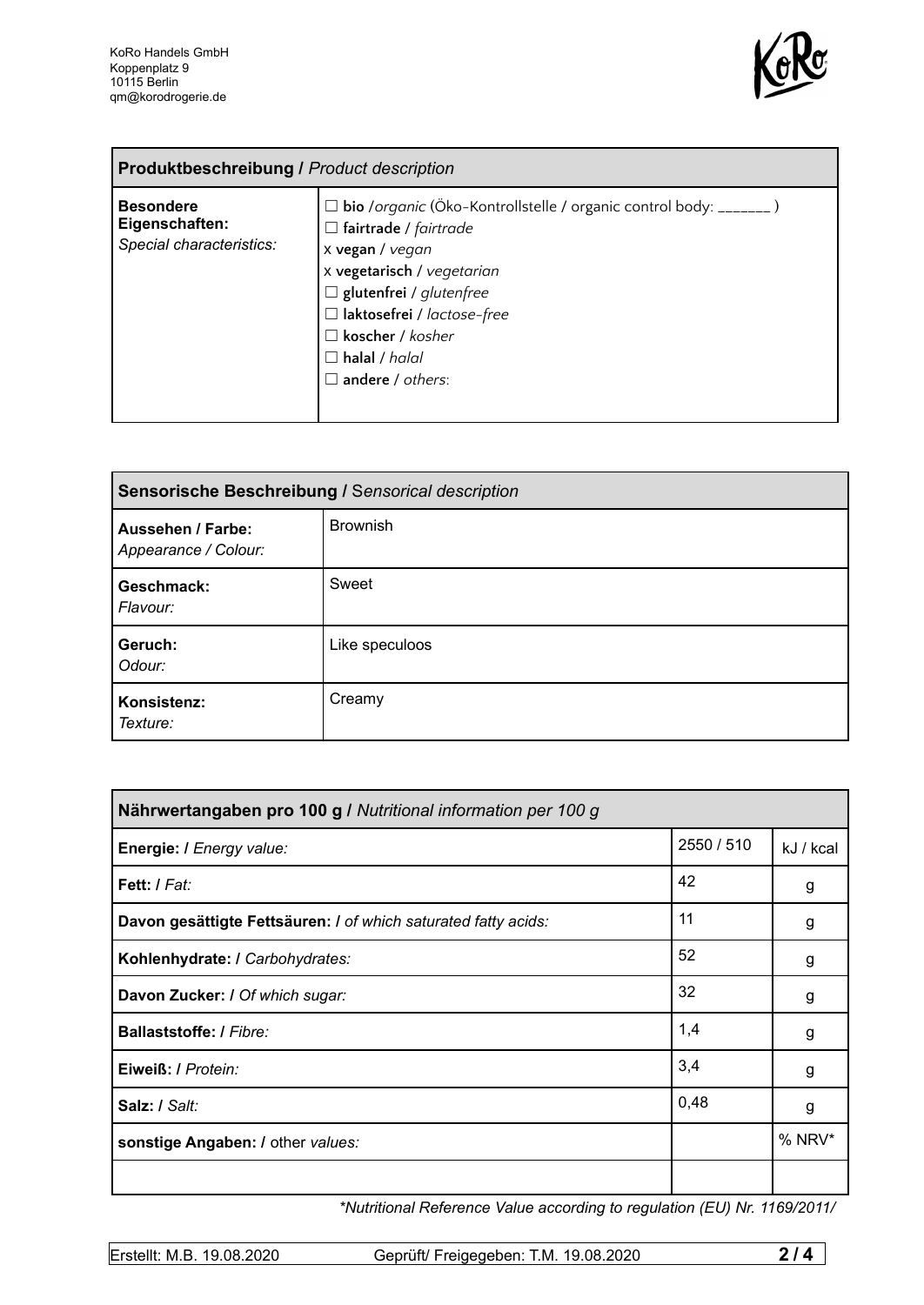

| Lagerung und Haltbarkeit / Storage and Shelf Life                    |                                                  |  |
|----------------------------------------------------------------------|--------------------------------------------------|--|
| <b>Optimale</b><br>Lagerungsbedingungen:<br>Storage recommendations: | Store at room temperature, protected from light. |  |
| Mindesthaltbarkeit:<br><b>Expected shelf life:</b>                   | 15 months                                        |  |

## **Allergenkennzeichnung gemäß LMIV 1169 / 2011 /** *Allergen Declaration according to EU Regulation 1169 / 2011*

**Legende:** *Key*

- *a.* **Allergen ist in der Rezeptur enthalten /** *Allergen contained in recipe*
- *b.* **Risiko der Kreuzkontamination ist möglich /** *Possible risk of cross contamination*
- **c. Allergen ist in der Rezeptur nicht enthalten /** *Allergen not contained in recipe*

|                                                     | a            | b                 | C            |
|-----------------------------------------------------|--------------|-------------------|--------------|
| Glutenhaltiges Getreide / gluten-containing cereals | X            | П                 | П            |
| Krustentiere / Crustaceans:                         |              | П                 | $\mathsf{x}$ |
| Ei / Egg                                            |              | X                 | П            |
| Fisch / Fish                                        | П            | П                 | $\mathsf{x}$ |
| Soja / Soy                                          | X            | П                 | $\Box$       |
| Milch (Laktose) / Milk (lactose)                    | $\mathsf{L}$ | X                 | □            |
| Erdnüsse / Peanuts                                  | $\mathsf{L}$ | П                 | X            |
| Andere Schalenfrüchte* I Other edible nuts*         | П            | X                 | $\Box$       |
| Sellerie / Celery                                   |              | $\vert \ \ \vert$ | X            |
| Senf / Mustard                                      | П            | $\mathsf{L}$      | X            |
| Sesam / Sesame                                      | H            | П                 | $\mathsf{x}$ |
| Schwefeldioxid und Sulphite / Sulphur dioxide       | Ш            | $\mathbf{I}$      | $\mathsf{x}$ |
| Lupinen / Lupin                                     |              |                   | $\mathsf{x}$ |
| <b>Weichtiere / Molluscs</b>                        |              |                   | X            |

**\* Mandeln /** *Almonds***, Haselnüsse /** *Hazelnuts***, Walnüsse /** *Walnuts***, Cashewnüsse /** *Cashews***, Pecannüsse,** *Pecans,* **Paranüsse /** *Brazil nuts***, Pistazien /** *Pistachios***, Macadamianüsse /** *Macadamia nuts*